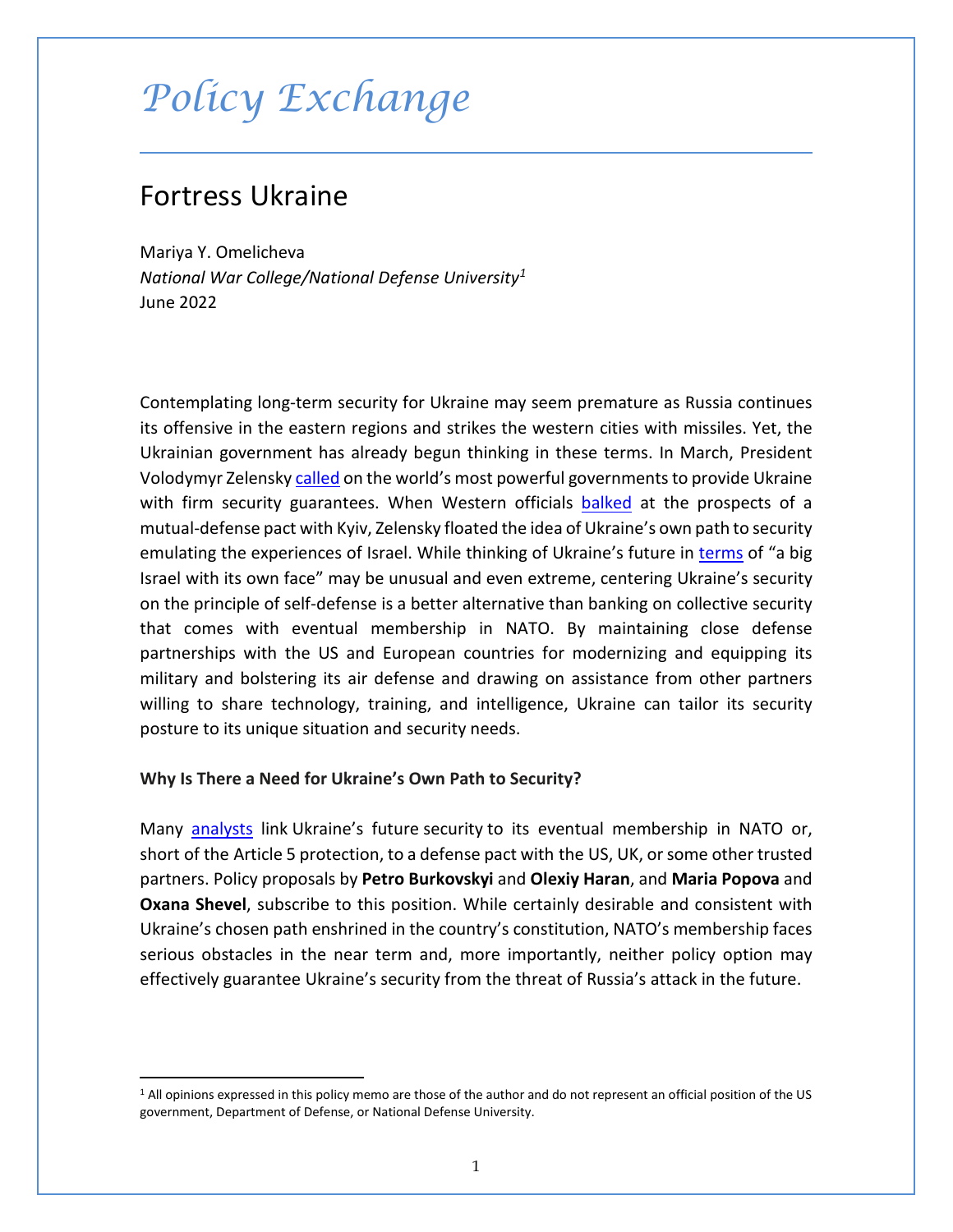Washington has alread[y signaled](https://www.cnn.com/2022/04/01/politics/ukraine-security-guarantee-discussions/index.html) an unwillingness to offer Kyiv the kind of legally binding protections it has requested. So has the UK, which [announced](https://kyivindependent.com/uncategorized/uk-not-ready-to-give-security-guarantees-to-ukraine/) that the country was not ready to become a guarantor of Ukraine's independence when the latter floated a peace deal with the Kremlin. While it is not impossible to extend NATO's membership to a country at war, the foreign occupation of Ukrainian territories would be a big practical obstacle to Kyiv's admission to the Alliance. Removing this obstacle will not happen overnight but will require patience, time, and [careful diplomacy.](https://www.theatlantic.com/ideas/archive/2022/04/ukraine-join-nato-eu-membership/629619/) During this time, Euro-Atlantic unity boosted by Russia's aggression can be threatened by the vicissitudes of domestic politics in the US and Europe as the war drags on. Turkey's threat to veto Sweden and Finland's [historic bid](https://www.webcenterfairbanks.com/2022/05/16/sweden-ends-neutrality-joins-finland-seeking-nato-berth/) to join NATO on the grounds of their perceived harboring of the exiled Kurdish militants reveals some deep cracks within the organization sealed by the Russian aggression against Kyiv. A prolonged admission process makes NATO aspirants particularly vulnerable to Russia's gray zone and even kinetic attacks.

In addition to the feasibility of membership, NATO's collective defense may not effectively safeguard Ukraine from Russia's future aggression. As **Paul D'Anieri** maintains, "Article V guarantee only protects the members as long as it is considered 'airtight.'" The kinds of Russian attacks that the NATO wargamers have been concerned about the most are known as *fait accompli*: Russian troops launch a massive surprise assault overwhelming a NATO member's military forces and seizing some territory. This creates a [dilemma](https://warontherocks.com/2021/11/feeding-the-bear-a-closer-look-at-russian-army-logistics/) for NATO: launch a costly counter-offensive risking casualties and a nuclear escalation, or accept a Russian *fait accompli*. Ultimately, there will always be a mismatch between Moscow's vital interests in Kyiv and the European countries' major concerns with the sovereignty and independence of Ukraine.

Even if NATO, with combined forces exceeding Russia's military capabilities, decides to counter-attack in fulfillment of Article 5 commitments, the Alliance has [significant](https://www.csis.org/analysis/future-nato-enlargement-force-requirements-and-budget-costs)  [challenges](https://www.csis.org/analysis/future-nato-enlargement-force-requirements-and-budget-costs) conducting large-scale combat missions. Currently, NATO relies on a weak military force deployed on the eastern flank. If attacked, this first line of defense will trigger the intervention of stronger forces from NATO's rear. Until NATO shifts from "deterrence by reinforcement" to ["deterrence by denial,](https://www.politico.eu/article/nato-summit-europe-brussels-war-in-ukraine/)" membership in the Alliance does not prevent the horrific destruction of sovereign territory by a determined aggressor.

**Maria Popova** and **Oxana Shevel** discuss a possible compromise with Russia for Ukraine's admission to NATO, including a promise of no NATO troops or heavy weapon systems permanently placed on the Ukrainian territory. However, these are the types of capabilities that Kyiv needs to prevent the *fait accompli* in the future. Lastly, membership in NATO may drag Ukraine into conflicts it would not want to be a part of in the long run. Top US officials made it clear that their goal in Ukraine is to se[e Russia weakened](https://www.nytimes.com/2022/04/25/us/politics/ukraine-russia-us-dynamic.html) in order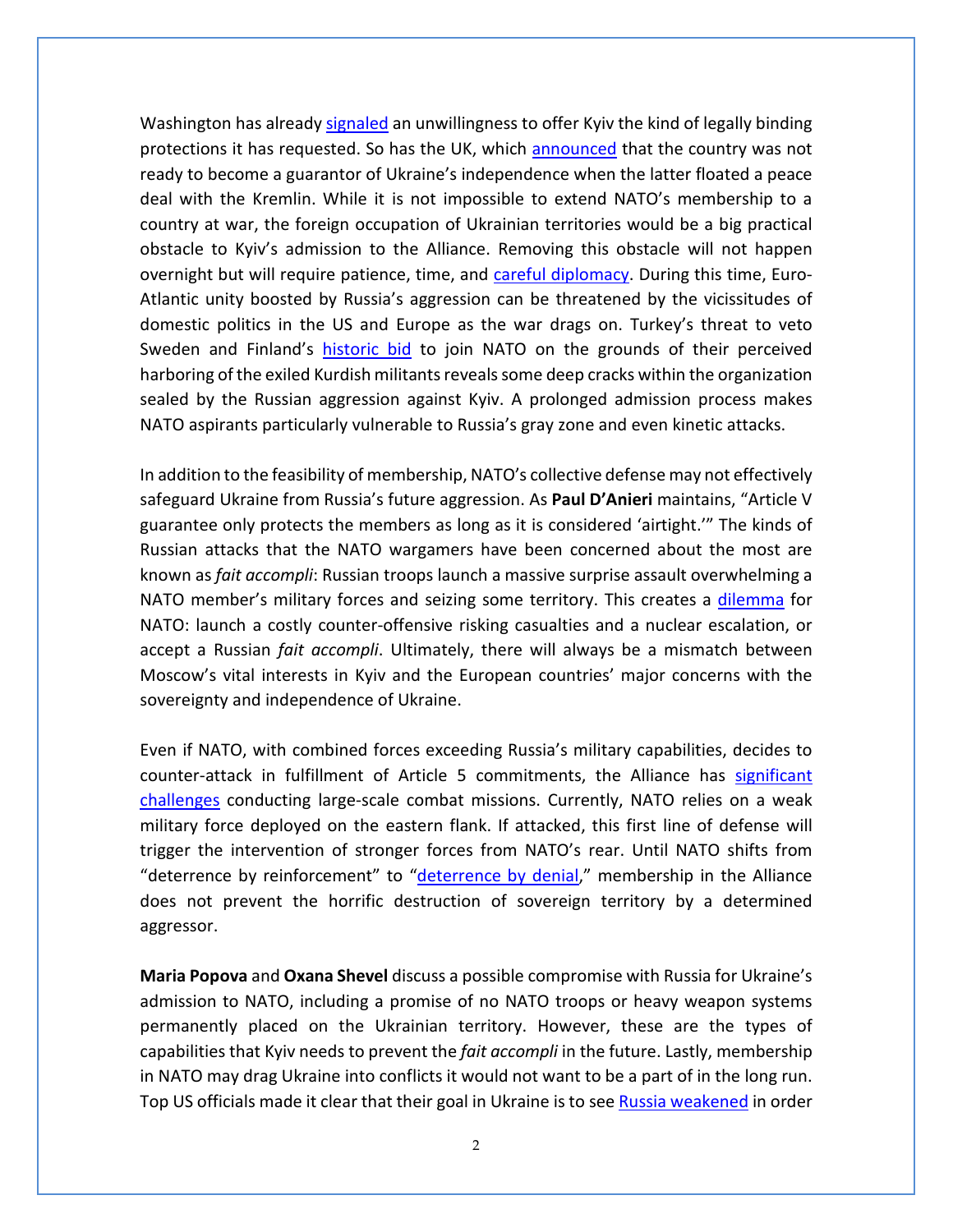to shift their focus to China's challenge in the Indo-Pacific, which remains Washington's top priority, according to the unclassified factsheet of the US [2022 National Defense](https://media.defense.gov/2022/Mar/28/2002964702/-1/-1/1/NDS-FACT-SHEET.PDF)  [Strategy.](https://media.defense.gov/2022/Mar/28/2002964702/-1/-1/1/NDS-FACT-SHEET.PDF) Many analysts of US-China relations have concluded that an armed conflict between Washington and Beijing is a [real possibility](https://www.theguardian.com/world/2022/apr/07/how-to-stop-china-and-the-us-going-to-war) this decade.

### **How Can Ukraine Defend Itself?**

In the last eight years, Kyi'sv effort at military reform, coupled with millions of dollars worth of Western military aid and training, has transformed Ukrainian defense into a formidable and battle-hardened [fighting](https://www.wsj.com/articles/russian-advance-is-blunted-by-ukrainian-tactics-war-tested-troops-and-western-weapons-11646575579?mod=article_inline) force capable of fending off a better-equipped and larger army. Lessons from Ukraine's security cooperation with the West and its army's heroic and skillful performance in the war can serve as guides for developing its self-defense strategy.

Kyiv's self-defense strategy will not be carried out in isolation but with Western support. One of the goals of the US mission in Ukraine has been to provide Kyiv with the means to defend itself against Russian aggression. This is unlikely to change so long as the Putin regime or a regime of a like-minded successor remains in the Kremlin. To deepen and institutionalize Ukraine's defense cooperation with the West, most notably with the US, Kyiv should advocate for elevating Ukraine's status to a "major non-NATO ally." Of course, Ukraine's reconstruction will be a key part of its self-defense, and Western donors can and should underwrite the costs of reconstruction. To channel Western assistance toward Ukrainian defense, the costs of reconstruction can be covered by Russian assets. Itsfrozen currency reserves can be potentially converted into [reparation](https://www.aspistrategist.org.au/russia-must-foot-the-bill-for-rebuilding-ukraine/) payments for Ukraine.

The first priority for Ukraine's self-defense strategy will be to build a robust air defense system across the country. Ukraine will be vulnerable to Russian ballistic and cruise missile attacks on Ukrainian cities, military sites, transport systems, and energy infrastructure, whether in a protracted conflict or after the war ends. Therefore, Ukraine and its partners need to develop Ukraine's own Anti-Access/Area Denial (A2/AD) defenses featuring a mix of anti-aircraft, surface-to-air, and, possibly, anti-ship systems. A robust A2/AD system may even protect Ukrainian territory from the carnage of Russia's tactical nuclear weapons. To evade the air defense, the Russian military is more likely to outfit its highly efficient Iskander short-range ballistic missile system with nuclear warheads. Currently, the only air defense system that has demonstrated the ability to intercept the Iskander is the Israeli Barak-8 air defense system. By collaborating with a wider range of partners for procuring military technologies, Ukraine may be better to meet its security needs.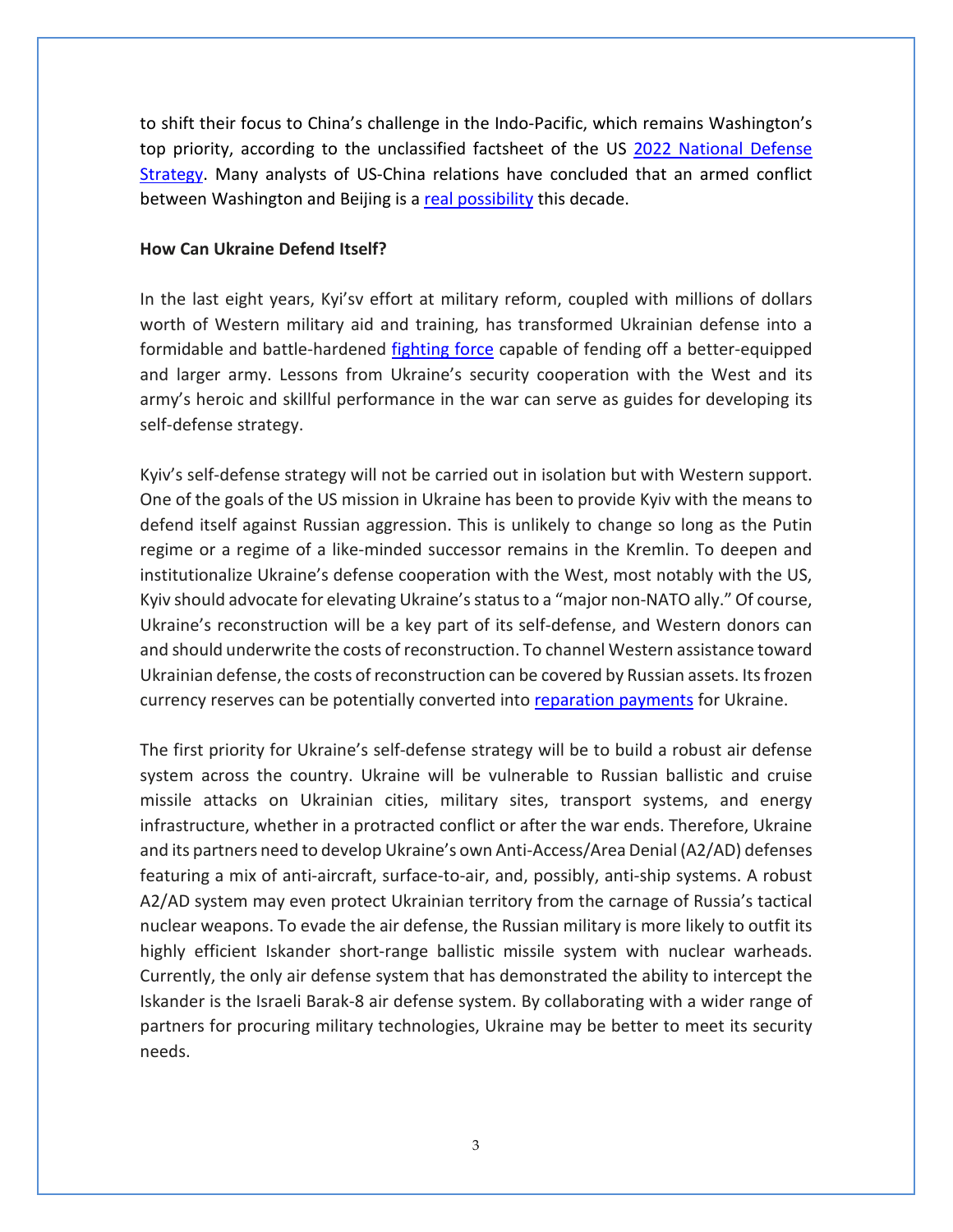The second priority lies with the continuous military modernization and training of the Ukrainian troops for operating advanced military technologies. Although NATO and its members have trained around 10,000 Ukrainian troops annually in various exercises and courses, much of that training used Soviet legacy weapon systems available in Ukraine. At the outset of the war, the Western desire to supply Ukraine with much-needed aircraft and surface-to-air systems was hindered by the limited availability of the Soviet-style parts and ammunitions as well as the challenges of training Ukrainian crews to operate Western military craft during the war. In addition, Ukraine, which is home to bright technological minds and a robust arms industry, should support the development of homegrown military and cyber technologies. By investing in its own solutions to some of its military needs, Kyiv will be most responsive and adaptable to future threats.

Third, Ukraine will need to boost its intelligence and cyber capabilities by upgrading its own intelligence services and establishing intelligence-sharing partnerships with the US and other NATO members. Still, another priority will be to continue investing in expanding, training, and arming the volunteer Territorial Defense Forces (TDF). The [idea](https://warontherocks.com/2022/03/the-view-of-ukraine-from-taiwan-get-real-about-territorial-defense/) behind the TDF is to deny the adversary an option of a *fait accompli* victory with the threat of fierce resistance. Included in Ukraine's strategic defense plan months before Russia's invasion, the TDF proved to be indispensable to denying Russia's seizure of the Ukrainian cities, including its capital Kyiv. Many more Ukrainians volunteered to defend their home country than were provided with proper weapons and training. The lack of noncommissioned officers or volunteers to lead the TDF troops for tactical operations or serve as vital links with the military has been a major obstacle to actualizing the TDF's full potential.

**Paul D'Anieri** acknowledges some risks stemming from "Fortress Ukraine." The robust Ukrainian military capable of fighting Russia without NATO's help might launch a counteroffensive to regain its territories still under Moscow's occupation, even in the face of NATO's objection. This, however, is for Ukraine to decide, and staying outside NATO, makes Kyiv less susceptible to the Alliance politics. The greatest obstacle to a security approach based on self-defense comes from the Ukrainian people. As discussed by **Petro Burkovskyi** and **Olexiy Haran**, public opinion in Ukraine strongly favors Ukraine's membership in NATO. Because a decision to strive for the country's self-defense will be politically costly for a Ukrainian government, the choice must be made by NATO if it is unable to offer a clear path to membership within a near-term time frame.

## **Conclusion**

"Fortress Ukraine" may not get a seat at NATO's table, but it has all ingredients to develop future security based on the principle of self-defense. It will be grounded in the Ukrainian